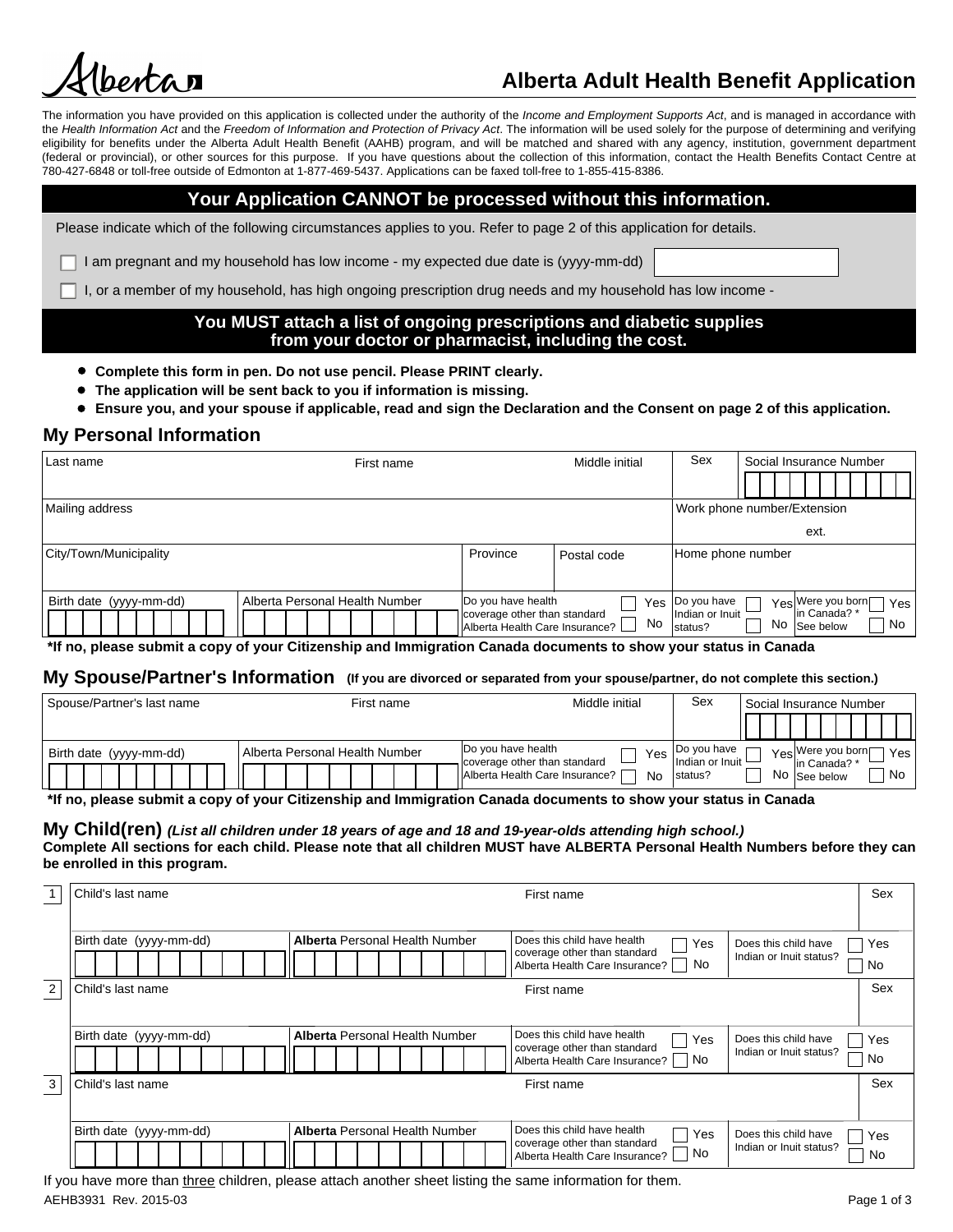| Applicant's Last name | Social Insurance Number |
|-----------------------|-------------------------|
|                       |                         |

#### **You are eligible to apply for the Alberta Health Benefit (AAHB) Program in the following circumstances:**

- A. I am pregnant and my household has low income You are eligible for the AAHB program until the end of the month (following) your expected delivery date, if your combined household income is equal to or less than the AAHB qualifying income level for your family type (refer to the brochure detailing income levels). Your children will also be included under the AAHB program. Following the birth of your child, all of your children will automatically be eligible for enrollment in the Alberta Child Health Benefit Program (ACHB). Each year our department will automatically assess continued eligibility for the AAHB program. Also, if you or a member of your household has an ongoing need for prescription drugs or diabetic supplies, the circumstances in "B" below may apply to you.
- B. J, or a member of my household, has high ongoing prescription drug needs and my household has low income You and your family are eligible for the AAHB program if your combined household income less the cost of prescription drugs and diabetic supplies is equal to or less than the AAHB qualifying income level for your family type (refer to the brochure detailing income levels). Each year our department will automatically assess your continued eligibility for the AAHB program.

#### **If you or your children have any other health coverage** *(other than standard Alberta Health Care Insurance)* **please provide:**

|   | Type(s) of coverage<br>provided in policy     | Dental<br>Optical   | <b>Prescription Drugs</b><br>Ambulance | Name of Insurer (i.e. Clarica, Alberta Blue Cross)          |                                            |
|---|-----------------------------------------------|---------------------|----------------------------------------|-------------------------------------------------------------|--------------------------------------------|
|   | Name of Policy Holder (if different from you) |                     |                                        |                                                             | <b>Policy Number/Identification Number</b> |
| 2 | Type(s) of coverage<br>provided in policy     | Dental<br>  Optical | <b>Prescription Drugs</b><br>Ambulance | Name of Insurer ( <i>i.e. Clarica, Alberta Blue Cross</i> ) |                                            |
|   | Name of Policy Holder (if different from you) |                     |                                        | <b>Policy Number/Identification Number</b>                  |                                            |

- If you have more than two other health insurers, please attach another sheet providing the same information for that coverage and who is covered under each plan.
- Please note if you have existing health coverage Alberta Adult Health Benefit may provide top up to 100% of Alberta Government agreement rates.

## **My Declaration**

- 1. I declare that I am a resident of Alberta and that the information on this application is true and complete to the best of my knowledge.
- I will report any changes in this information to the Health Benefits Contact Centre. 2.
- I understand that giving false or incomplete information, or not advising of changes in my situation may result in termination or suspension of benefits, criminal charges and repayment of benefits I have received. 3.
- I understand that to be eligible for this program I must consent to Canada Revenue Agency providing tax information for the head of household and spouse/partner (if applicable). 4.
- If applying under section B I understand my eligibility for the Alberta Adult Health Benefit program will be assessed automatically each year, unless I inform the Health Benefits Contact Centre that I no longer wish to receive this benefit. 5.

| Date (yyyy-mm-dd) | My Signature | Date (yyyy-mm-dd) | Spouse/Partner's signature (if applicable) |
|-------------------|--------------|-------------------|--------------------------------------------|
|                   |              |                   | $\overline{\phantom{a}}$                   |

## **Consent for Canada Revenue Agency to Verify Income**

I consent to Canada Revenue Agency giving Alberta Government information from my income tax return(s) and other taxpayer information about me, whether supplied by me or a third party. The information will be relevant to, and will be used solely for the purpose of determining, verifying and/or auditing my/our eligibility, and for the general administration and enforcement of the Alberta Adult Health Benefit under the *Income and Employment Supports Act*. This consent is valid for the taxation year in which I sign this consent, the previous tax year, and for each taxation year that I receive this benefit.

| Date (yyyy-mm-dd) | My Signature | Date (yyyy-mm-dd)<br>Spouse/Partner's signature (if applicable) |  |
|-------------------|--------------|-----------------------------------------------------------------|--|
|                   |              |                                                                 |  |